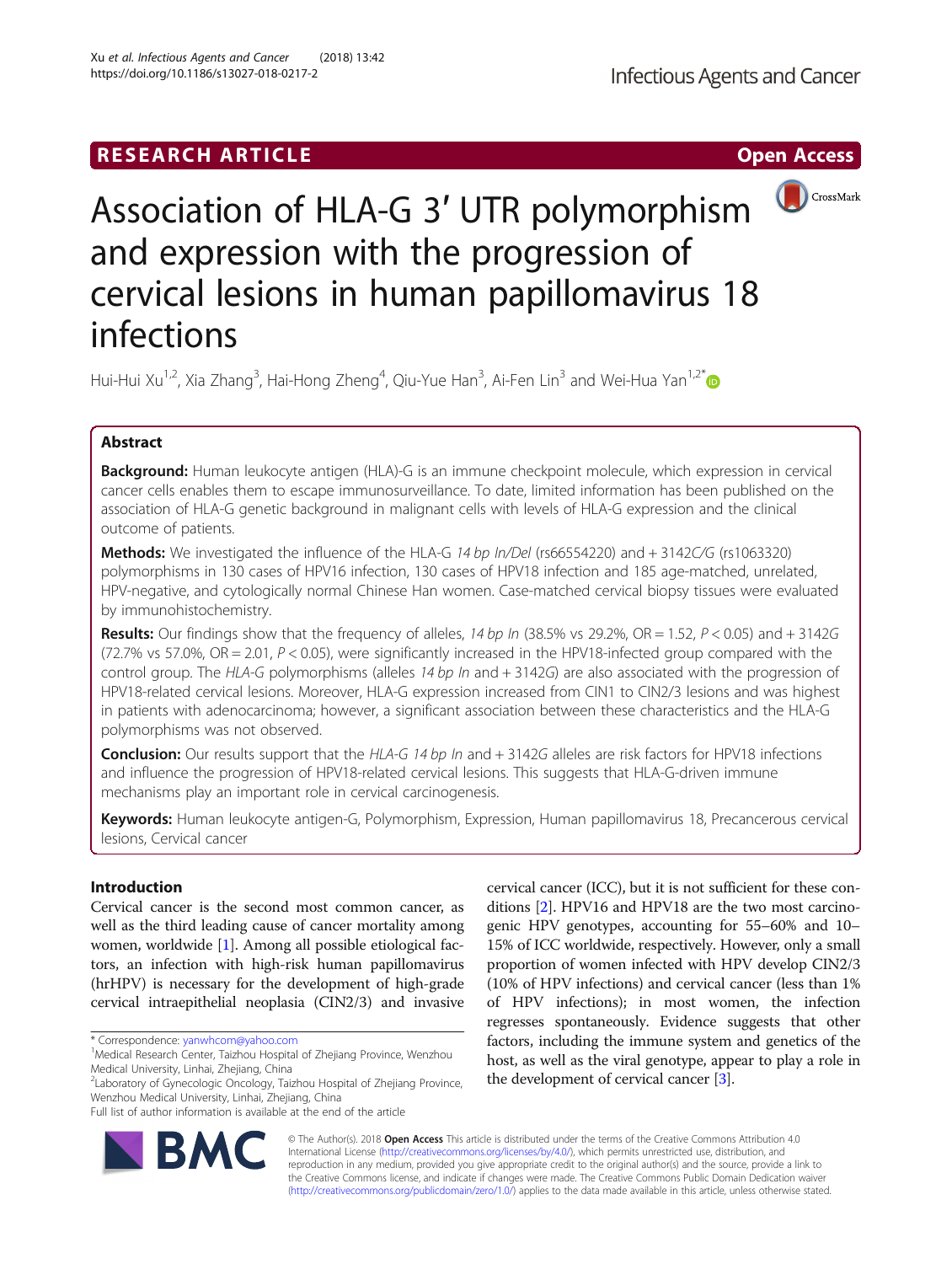Human leukocyte antigen-G (HLA-G) is a non-classical HLA class I molecule with well-characterized immunomodulatory activities, including downregulation of the innate and adaptive immune responses and the induction of tolerance. HLA-G interacts with the inhibitory receptors, immunoglobulin-like transcript (ILT)-2, ILT-4, and KIR 2DL4 through several mechanisms. These mechanisms include preventing the cytotoxic activity of natural killer and cytotoxic T cells, CD4+ T cell alloproliferative responses and the maturation and function of antigen-presenting cells. Additionally, HLA-G may exert long-term tolerogenic effects by modulating cytokine production and inducing immune regulatory cells [[4](#page-7-0)]. Under various pathological conditions, HLA-G expression has been reported to be involved in tumor cell immune escape, transplantation, viral infection, inflammation, and autoimmune diseases [[5](#page-7-0)]. HLA-G mRNA can be generated in seven different isoforms due to the alternative splicing activity of its primary transcripts, where HLA-G1, −G2, −G3, and HLA-G4 are membrane-bound, and HLA-G5, −G6, and HLA-G7 are soluble isoforms. HLA-G exhibits low polymorphism levels, with only 56 alleles and 18 proteins described so far [\(http://](http://hla.alleles.org/nomenclature/stats.html) [hla.alleles.org/nomenclature/stats.html\)](http://hla.alleles.org/nomenclature/stats.html). The 14 bp In/Del polymorphism (rs66554220) is located at the 3′ untranslated region (3′UTR) and has been proven to influence the stability and splicing patterns of HLA-G mRNA, which is associated with HLA-G expression status [\[6,](#page-7-0) [7](#page-7-0)]. The SNP,  $+3142C/G$  (rs1063320), which is known to be within a predicted binding site for microRNAs, is thought to be important in facilitating HLA-G expression through post-tran scriptional regulation [\[8](#page-7-0)].

Our previous findings indicated that HLA-G expression was associated with disease progression in cervical cancer [\[9](#page-7-0)]. Recently, we reported that  $HLA-G$  3'  $UTR$ polymorphisms were genetic susceptibility factors for active HPV infections, especially for high-risk HPV infections [\[10](#page-7-0)]. Whether the expression of HLA-G depends on the HPV type, the genetic background of patients or both is a question that has not yet been answered. The aim of this study was to perform a paired analysis of the relationship between HLA-G 3′ UTR polymorphisms  $(14 bp \ In/Del$  and  $+ 3142C/G)$  and HLA-G expression in patients with HPV16 or HPV18 infections (stratified according to lesion severity).

## Materials and methods

#### Ethics statement

This study was approved by the Institutional Medical Ethics Review Board of Taizhou Hospital in Zhejiang Province. Biosamples were provided by the Tissue Bank of Taizhou Hospital in Zhejiang Province (National human genetic resources sharing service platform of China 2005DKA21300). All of the participants were Chinese Han women, who provided written, informed consent to

participate in the study. Confidentiality was ensured during the data collection process, which was completed by Taizhou Hospital; data were analyzed anonymously.

## Study design and subjects

The subjects of this study were women who underwent cervical cancer screening in the gynecological clinic at Taizhou Hospital of Zhejiang Province. Of the 17,669 women, 3210 (18.2%) were hrHPV positive. In the hrHPV group, HPV52 was the most prevalent genotype (871, 27.1%), followed by HPV16 (545, 17.0%), HPV58 (483, 15.0%), HPV39 (278, 8.7%), HPV18 (264, 8.2%), and HPV56 (257, 8.0%). These results were previously reported in our TZHPV study [\[11\]](#page-7-0). The inclusion criteria of this study encompassed the following: women with an HPV16 or HPV18 single infection, no current pregnancies, and no history of total uterus or cervix resection.

A total of 445 women between the ages of 18 to 72 years were recruited and included 130 cases of HPV16 infection, 130 cases of HPV18 infection and 185 cases involving those who were HPV negative and cytologically normal. According to the 2012 ASCCP consensus guidelines for the abnormal cervical cancer screening, women with HPV16 or HPV18 positive should be referred directly to colposcopy. Finally, 153 case-matched cervical biopsy tissues were collected from patients harboring HPV16 or HPV18 infections. The clinical characteristics of the study population are shown in Table [1.](#page-2-0) Cervical exfoliated cell sample (obtained through cervical scraping) was collected from all eligible women. Biopsy tissues were sectioned and histologically evaluated following hematoxylin and eosin staining (H&E) by two experienced histopathologists, in a double-blind protocol.

## HPV genotyping and sequencing

HPV genotyping was performed according to a previously described protocol, using a commercial detection kit purchased from Tellgen Life Science (Shanghai, China), which was approved by the China Food and Drug Administration (CFDA Certified NO. (2014): 3400847) [[11\]](#page-7-0). Briefly, the protocol is based on the GP5 +/bioGP6 + -PCR, and involves using sets of biotinylated amplimers and a multiplex human papillomavirus genotyping (MPG) methods with bead-based Luminex suspension array technology  $[11, 12]$  $[11, 12]$  $[11, 12]$  $[11, 12]$ , which is able to simultaneously identify 14 high-risk HPV types, 12 low-risk HPV types and β-globin gene (internal control).

The conserved L1 regions of HPV 16 and HPV 18 isolates were amplified from either HPV16 or HPV18-positive samples using consensus primers MY09/11(455 bp). The PCR reactions were pre-heated for 5 min at 95 °C, followed by 40 repeated cycles of 94 °C for 30 s, 55 °C for 30 s, 72 °C for 30 s, and a final extension step at 72 °C for 7 min. The PCR products were visualized using 1.5% agarose gels and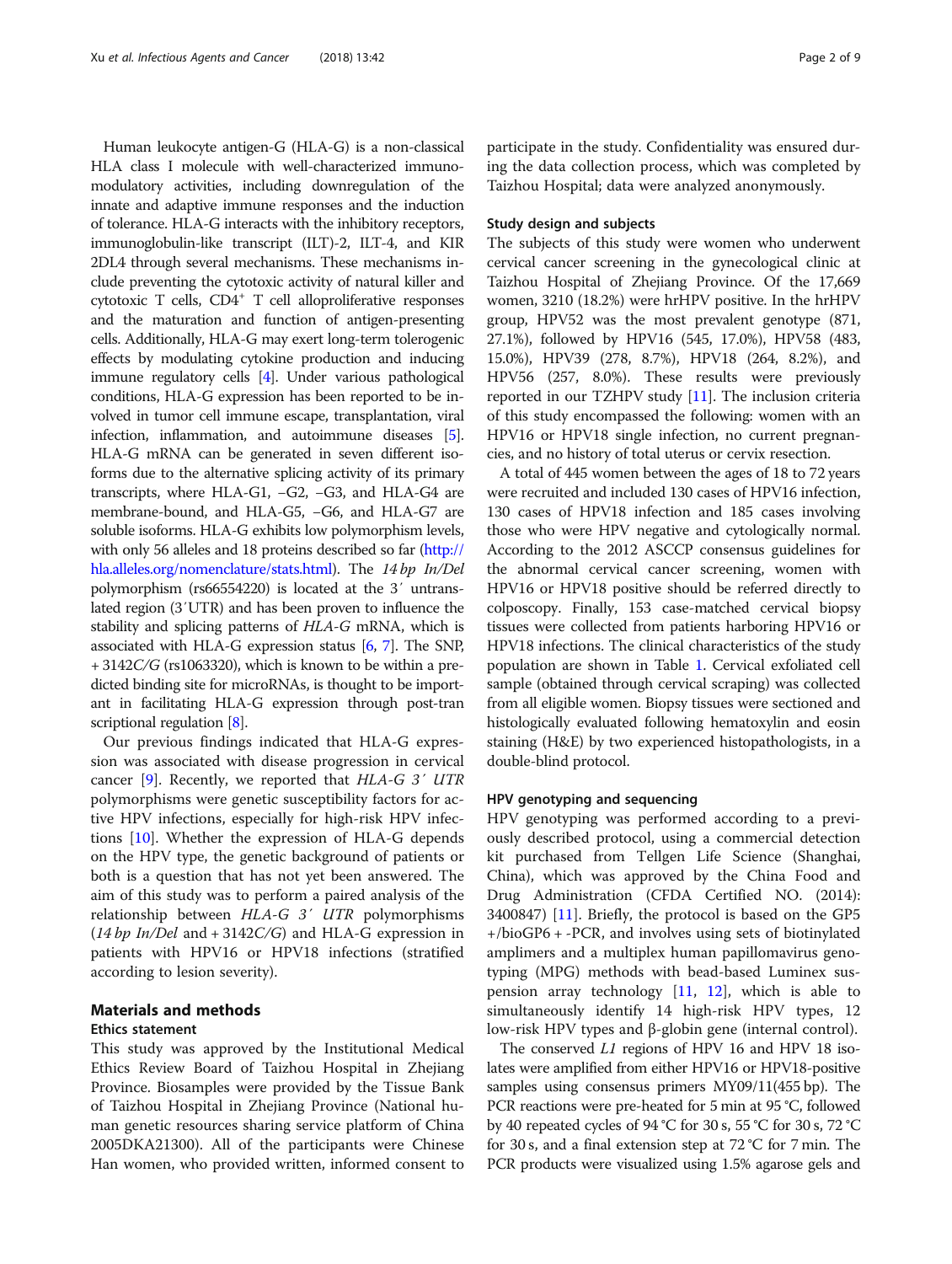<span id="page-2-0"></span>Table 1 Study Participant Characteristics

| Characteristic          | Controls       | HPV16 group     | HPV18 group    |
|-------------------------|----------------|-----------------|----------------|
|                         | $(n = 185)$    | $(n = 130)$     | $(n = 130)$    |
| Age at screening, years |                |                 |                |
| Median                  | $40.8 \pm 8.0$ | $41.3 \pm 10.0$ | $41.0 \pm 9.8$ |
| Range                   | $18 - 69$      | $20 - 71$       | $21 - 72$      |
| HPV status              |                |                 |                |
| HPV negative            | 185            | 0               | 0              |
| HPV16 positive          | 0              | 130             | $\mathbf 0$    |
| HPV18 positive          | 0              | $\mathbf 0$     | 130            |
| Cytology                |                |                 |                |
| <b>NILM</b>             | 185            | 40(52.6)        | 89(88.1)       |
| <b>ASCUS</b>            | 0              | 10(13.2)        | 5(5.0)         |
| ASC-H                   | 0              | 11(14.5)        | 4(4.0)         |
| LSIL                    | 0              | 12(15.8)        | 3(3.0)         |
| <b>HSIL</b>             | $\mathbf 0$    | 3(3.9)          | O(0.0)         |
| Histology diagnosis     |                |                 |                |
| Normal/Cervicitis       |                | 24(27.9)        | 50(74.6)       |
| CIN1                    |                | 10(11.6)        | 11(16.4)       |
| CIN2                    |                | 15(17.4)        | 1(1.5)         |
| CIN3                    |                | 31(36.0)        | 3(4.5)         |
| SCC                     |                | 6(7.0)          | O(0.0)         |
| <b>ADC</b>              |                | O(0.0)          | 2(3.0)         |

Abbreviations, HPV human papillomavirus, NILM negative for intraepithelial lesion or malignancy, ASCUS atypical squamous cells of undetermined significance, ASC-H atypical squamous cells and cannot exclude high-grade squamous intraepithelial lesions, LSIL low-grade squamous intraepithelial lesions, HSIL high-grade squamous intraepithelial lesions, CIN cervical intraepithelial neoplasia, SCC squamous cell carcinoma, ADC adenocarcinoma

were then sent to the Beijing Genomics Institute for DNA sequencing (ABI 3730, Applied Biosystems, Foster City, CA, USA).

## HLA-G genotyping

Genomic DNA was extracted using a QIAGEN kit (QIAGEN, Grand Island, NY), according to the manufacturer's recommendations. The PCR analyses of the HLA-G 14 bp In/Del and + 3142C/G polymorphisms were performed using a standard protocol, as previously described [\[10](#page-7-0)]. Briefly, for each sample, a double PCR reaction was performed to verify the presence of the alleles + 3142C or + 3142G. Moreover, we performed another PCR reaction with the primers, 14F-5′-GTTG AGGGGAACAGG GGACAT-3′ and 14R-5′-AAAG TTCTCATGTCTTCCATTT-3′, to confirm the 14 bp In/Del polymorphism in each sample. Globin signals were amplified in parallel with each sample, and used as internal controls. The amplified fragments were visualized by 10%, non-denaturing, polyacrylamide gel electrophoresis (PAGE), stained with ethidium bromide and scored by three different observers. The PCR products were confirmed through sequencing (ABI 3730, Applied Biosystems, Foster City, CA, USA).

## Immunohistochemistry and staining evaluation

Immunohistochemistry (IHC) was performed following a standard protocol, as previously reported [\[9](#page-7-0)]. In the staining procedure, the guidelines of the Dako EnVision kit (Dako, Glostrup, Denmark), were strictly followed. The monoclonal antibody, 4H84 (able to detect all HLA-G isoforms), was purchased from Exbio (Prague, Czech Republic). The percentage of HLA-G expression was considered to be positive at > 5% and negative at ≤5% HLA-G staining, in cervical lesions. Cells were assigned a value (positive or negative) based on the presence or absence of HLA-G staining, irrespective of staining intensity [\[13](#page-7-0)].

## Statistical analysis

A statistical analysis was performed using SPSS 16.0 software (SPSS Inc., Chicago, IL). Chi-squared and Fisher's exact tests were used to compare the HLA-G allelic and genotypic frequencies of controls and patients. They were also used to evaluate the relative CIN2 or CIN2+ (more severe) risk associated with HPV genotypes, odds ratios (OR) and the relative 95% confidence interval (CI). An analysis of covariance (ANCOVA) was used to adjust the mean age between the HPV18 subgroups. P values were two-sided, and the results were considered statistically significant if the P value was 0.05 or less.

## Results

## Characteristics of the population

One hundred and thirty patients infected with HPV16 were successfully sequenced for the L1 gene and classified as the HPV16 group, 130 patients infected with HPV18 (confirmed by sequencing for the L1 gene) were classified as the HPV18 group, and 185 women without an HPV infection and exhibiting normal cervical cytology, were classified as the control group. Eighty-six HPV16-infected patients were diagnosed via cervical biopsy, including 24 normal cases/cervicitis (27.9%), 10 CIN1 (11.6%), and 52 CIN2+ (60.5%). Sixty-seven HPV18-infected patients were diagnosed via cervical biopsy, including 50 normal cases/ cervicitis (74.6%), 11 CIN1 cases (16.4%), and 6 CIN2+ cases (9.0%). Compared with HPV18, the OR for CIN2+ in HPV16-infected patients was 15.5 (95%CI, 6.8–35.6, P < 0.001), which indicated that women infected with HPV16 may be at an increased risk for CIN1 lesions. These lesions may progress to CIN2 or a more deleterious lesion. HPV18 may have a lower oncogenic potential or require a longer period of time to become carcinogenic [[14](#page-7-0)]. However, HPV18 has a greater tendency to cause adenocarcinoma (ADC) in comparison to HPV16.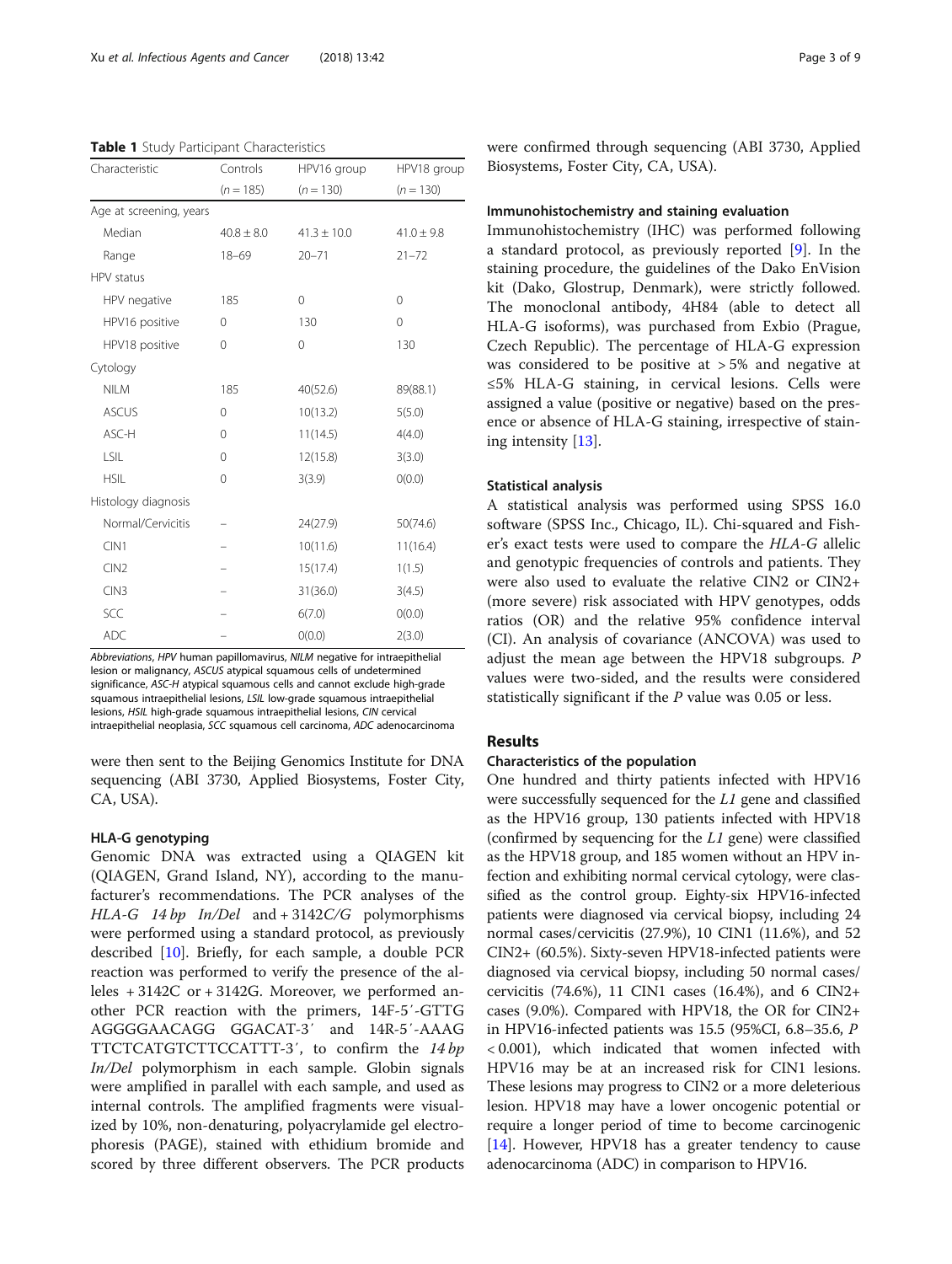## HLA-G 3′ UTR polymorphism association with HPV18 infections

In this study, all of the genotypes fit the Hardy–Weinberg equilibrium expectations (data not shown). The frequency of the 14 bp In/Del polymorphism was 31.9 and 68.1% in the HPV16 group; 38.5 and 61.5% in the HPV18 group; and 29.2 and 70.8% in the control group, respectively. We found that the 14 bp In/Del alleles and genotypes were not associated with a susceptibility to HPV16 infections. However, the frequency of the allele, 14 bp Del, was significantly decreased in the HPV18 group, compared with the control group (61.5% vs 70.8%, OR = 0.66;  $P = 0.015$ ); similar significance was observed for the genotype,  $Del/Del$  (35.4% vs 48.7%, OR = 0.58,  $P = 0.019$  (Table [2\)](#page-4-0).

Moreover, the frequency of the + 3142C/G polymorphism was 41.9 and 58.1% in the HPV16 group; 27.3 and 72.7% in the HPV18 group; and 43.0 and 57.0% in control group, respectively. We found that the  $+3142C/G$ alleles and genotypes were not associated with a susceptibility to HPV16 infections. However, the frequency of the allele,  $+3142G$ , was significantly increased in the HPV18 group, compared with the control group (72.7% vs 57.0%, OR = 2.01,  $P < 0.001$ ); similar significance was observed for the genotype,  $+3142G/G$  (51.5% vs 35.1%,  $OR = 1.96$ ,  $P = 0.004$ ). Furthermore, the frequency of the haplotype, 14 bp Del/+3142C, was also significantly decreased in the HPV18 group  $(27.3\% \text{ vs } 43.0\% \text{ or } 0.50, 0.50)$  $P < 0.001$ ) (Table [2\)](#page-4-0). These results show that the HLA-G polymorphism (alleles  $14 bp$  In and  $+ 3142G$ ) is a susceptibility factor for HPV18 infections.

## HLA-G 3′ UTR polymorphism association with the progression of HPV18-related cervical lesions

To test the effect of the HLA-G polymorphism on the progression of cervical lesions from CIN1 to cervical cancer in the HPV18 group, we carried out a separate analysis restricted to normal histology, CIN1 and CIN2 +. When compared with the control group, the frequency was dramatically increased in CIN1 subgroup for the allele, +3142G (81.8% vs 57.0%, OR = 3.39, 95% CI: 1.19–9.65,  $P = 0.022$ ), and the genotype,  $+3142G/G$  $(63.6\% \text{ vs } 35.1\%, \text{ OR } = 3.23, \text{ 95\%CI: } 0.96-10.83, P =$ 0.056). Furthermore, we found that the frequency of the haplotype,  $14 bp$  Del/+3142C, was significantly decreased in CIN1 (18.1% vs 43.0%, OR = 0.29, 95%CI: 0.10–0.84,  $P = 0.022$ ). When the CIN2+ subgroup was compared with the control group, the frequency of the genotype, 14 bp In/In, was also significantly increased  $(33.3\% \text{ vs } 7.0\%, \text{ OR } = 6.62, P = 0.018)$  $(33.3\% \text{ vs } 7.0\%, \text{ OR } = 6.62, P = 0.018)$  $(33.3\% \text{ vs } 7.0\%, \text{ OR } = 6.62, P = 0.018)$  (Table 3). These results show that the  $HLA-G$  polymorphism (alleles  $14 bp$ *In* and  $+3142G$  is associated with the progression of HPV18-related cervical lesions.

We then performed logistic regression models to evaluate the influence of HLA-G polymorphisms on the susceptibility to HPV18-related cervical lesions (adjusted for age). No significant associations were observed when the HPV18 group was subdivided into CIN1 and CIN2+. Notably, the age of patients in the CIN2+ subgroup was much older than in the CIN1 subgroup  $(50.2 \pm 12.3 \text{ vs.})$  $40.5 \pm 10.1$ ), which shows that the HPV18 genotype does require a longer time period to become carcinogenic and lead to a progression from low-grade to high-grade cervical lesions.

## HLA-G expression association with the progression of HPV18-related cervical lesions

To investigate the association of HLA-G protein expression with HPV18-related cervical carcinogenesis, we analyzed 26, case-matched, HPV18-related, cervical tissues by IHC, with anti-HLA-G mAb 4H84 for HLA-G expression (2 ADC, 3 CIN3, 1 CIN2, 11 CIN1, and 9 normal tissues). We found that 66.7% (4/6) of CIN2+ lesions were classified as HLA-G positive, while only 18.2% (2/11) of CIN1 lesions were HLA-G positive. HLA-G staining yielded a negative result in normal tissues.

A strong and uniform HLA-G staining was observed in basal cells of the epithelium, where cells hollowed out by HPV were observed (Fig. [1A and B](#page-6-0)). HLA-G protein is diffusely expressed in cytoplasm and cell membrane. A higher frequency of HLA-G staining was observed in squamous epithelial cells among high-grade CIN lesions (Fig.  $1C - E$  $1C - E$ ). Overall, positive for HLA-G expression increased from CIN1 to CIN2/3 lesions and was highest in patients with ADC; however, a significant association with the polymorphisms of HLA-G was not observed. The limited sample size of case-matched, HPV18-related, cervical tissues examined in this study may have influenced the results.

## **Discussion**

Persistent infection with oncogenic HPV types, especially HPV16 and HPV18, has a strong association with cervical cancer [\[15](#page-7-0), [16](#page-7-0)]. This conclusion was also confirmed in our previous epidemiological study, where we found that the natural prevalence of HPV16 was 3.1% in the general population, but increased significantly in CIN2 (31.6%) and CIN3 (47.9%) lesions, reaching 60.6% in ICC. We observed a similar distribution pattern for HPV18. The natural prevalence of HPV18 was 1.5% in the general population, and increased steeply, to 5.6%, in CIN2+ lesions [[11\]](#page-7-0). However, this is far lower than that the 13.0% figure reported in a global meta-analysis [\[17](#page-7-0)]. Moreover, our previous findings also indicated that HLA-G expression was associated with disease progression in cervical cancer [[9\]](#page-7-0). Mounting evidence has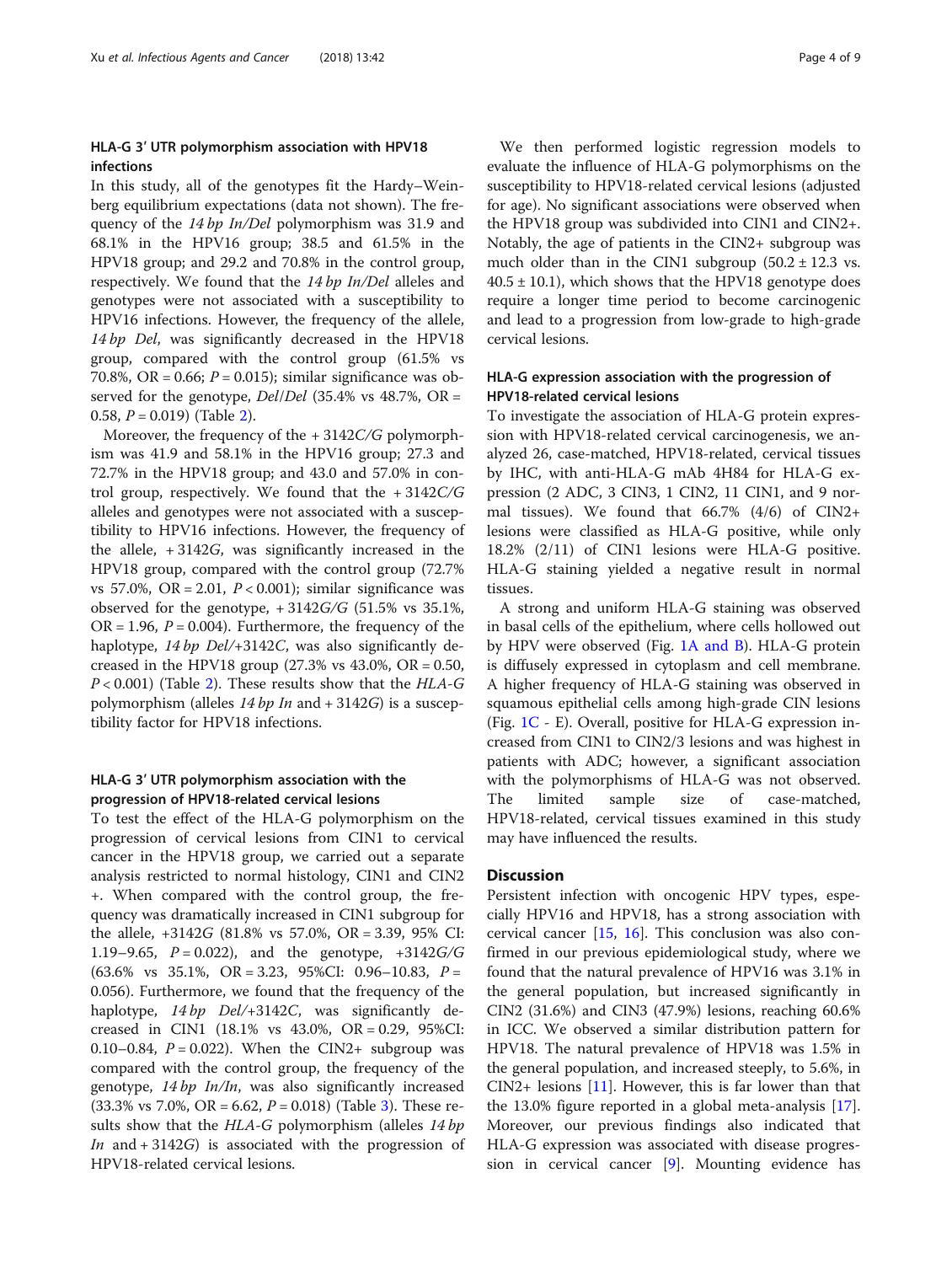<span id="page-4-0"></span>

| Table 2 Distribution of HLA-G allele, genotype and haplotype in controls and patients, stratified according to HPV type |  |  |  |  |  |
|-------------------------------------------------------------------------------------------------------------------------|--|--|--|--|--|
|-------------------------------------------------------------------------------------------------------------------------|--|--|--|--|--|

|                          | Control   | Patient group |                     |              |                         |  |
|--------------------------|-----------|---------------|---------------------|--------------|-------------------------|--|
| group<br>Alleles<br>n(%) |           | HPV 16 group  |                     | HPV 18 group |                         |  |
|                          |           | n(%)          | OR(95% CI)          | n(%)         | OR(95% CI)              |  |
| 14 bp In/Del             |           |               |                     |              |                         |  |
| ln                       | 108(29.2) | 83(31.9)      | $1.14(0.81 - 1.60)$ | 100(38.5)    | $1.52(1.08 - 2.12)^a$   |  |
| Del                      | 262(70.8) | 177(68.1)     | $0.88(0.62 - 1.24)$ | 160(61.5)    | $0.66(0.47 - 0.92)^a$   |  |
| $\sqrt{n}$               | 370       | 260           |                     | 260          |                         |  |
| $+3142$ C/G              |           |               |                     |              |                         |  |
| $\mathcal{C}_{0}^{2}$    | 159(43.0) | 109(41.9)     | $0.96(0.69 - 1.32)$ | 71(27.3)     | $0.50(0.36 - 0.70)^b$   |  |
| G                        | 211(57.0) | 151(58.1)     | $1.04(0.75 - 1.44)$ | 189(72.7)    | $2.01(1.43 - 2.82)^{b}$ |  |
| $\boldsymbol{n}$         | 370       | 260           |                     | 260          |                         |  |
| Genotypes                |           |               |                     |              |                         |  |
| 14 bp In/Del             |           |               |                     |              |                         |  |
| ln/ln                    | 13(7.0)   | 13(10.0)      | $1.47(0.66 - 3.28)$ | 16(12.3)     | $1.86(0.87 - 3.98)$     |  |
| In/Del                   | 82 (44.3) | 57(43.8)      | $0.98(0.62 - 1.54)$ | 68(52.3)     | $1.38(0.88 - 2.16)$     |  |
| Del/Del                  | 90(48.7)  | 60(46.2)      | $0.90(0.57 - 1.42)$ | 46(35.4)     | $0.58(0.36 - 0.92)^c$   |  |
| $\eta$                   | 185       | 130           |                     | 130          |                         |  |
| $+3142$ C/G              |           |               |                     |              |                         |  |
| C/C                      | 39(21.1)  | 25(19.2)      | $0.89(0.51 - 1.56)$ | 8(6.2)       | $0.25(0.12 - 0.52)^d$   |  |
| $C/G$                    | 81(43.8)  | 59(45.4)      | $1.07(0.68 - 1.68)$ | 55(42.3)     | $0.94(0.60 - 1.48)$     |  |
| $G/G$                    | 65(35.1)  | 46(35.4)      | $1.01(0.63 - 1.62)$ | 67(51.5)     | $1.96(1.24 - 3.10)^e$   |  |
| $\boldsymbol{n}$         | 185       | 130           |                     | 130          |                         |  |
| Haplotypes               |           |               |                     |              |                         |  |
| ln/G                     | 108(29.2) | 83(31.9)      | $1.14(0.81 - 1.60)$ | 100(38.5)    | $1.52(1.08 - 2.12)^f$   |  |
| Del/G                    | 103(27.8) | 68(26.2)      | $0.92(0.64 - 1.31)$ | 89(34.2)     | $1.35(0.96 - 1.90)$     |  |
| DeVC                     | 159(43.0) | 109(41.9)     | $0.96(0.69 - 1.32)$ | 71(27.3)     | $0.50(0.35 - 0.70)^9$   |  |
| n                        | 370       | 260           |                     | 260          |                         |  |

Significant association is highlighted in bold

CI confidence interval, OR odds ratio  $\alpha$ <sup>2</sup> = 5.94, P = 0.015

 $\hat{p}_{\text{X}}^2$  = 16.17, P = 0.000

 $\binom{q}{X^2} = 5.48, P = 0.019$ <br>  $\binom{q}{X^2} = 13.40, P = 0.000$ <br>  $\binom{q}{X^2} = 8.44, P = 0.004$ 

 $\sqrt{\frac{e}{x^2}} = 8.44$ ,  $P = 0.004$ <br> $\frac{f_y^2 - 5.94}{P} = 0.015$  $g_y^2$  = 5.94, P = 0.015<br> $g_y^2$  – 16.17, P – 0.00

 $\sigma_{\text{X}}^2$  = 16.17, P = 0.000

shown that, besides oncogenic HPV types, other risk factors may be associated with the progression of cervical cancer, as well. These risk factors include aberrant expression of HLA-G [[9](#page-7-0), [18](#page-7-0)–[20\]](#page-7-0), polymorphisms of the HLA-G gene [\[10](#page-7-0), [21](#page-7-0)–[23](#page-7-0)], smoking habits and immune suppression [\[24\]](#page-7-0).

HLA-G is a natural, tolerogenic molecule, with well-characterized immunoinhibitory properties. Its expression in cervical cancer cells may enable them to escape immunosurveillance [[5,](#page-7-0) [9\]](#page-7-0). Our previous study revealed the involvement of the HLA-G molecule in the susceptibility to and outcome of HPV infections [\[10](#page-7-0)]. The *HLA-G\*01:01*, -*\*01:03*, -*\*01:04*, -*\*01:06* and 14 bp In alleles were associated with an increased risk of HPV

infection acquisition and persistence, which may potentially impact the development of cervical lesions [\[10,](#page-7-0) [22](#page-7-0), [23](#page-7-0), [25](#page-7-0)–[27\]](#page-8-0). The HLA-G 14 bp Del and + 3142C alleles seems to confer protection against, instead of being a risk factor for, HPV infections  $[10, 22, 25-27]$  $[10, 22, 25-27]$  $[10, 22, 25-27]$  $[10, 22, 25-27]$  $[10, 22, 25-27]$  $[10, 22, 25-27]$  $[10, 22, 25-27]$  $[10, 22, 25-27]$  $[10, 22, 25-27]$ . The 14 bp In allele in the 3′ UTR of the HLA-G gene is associated with lower sHLA-G plasma levels [[28](#page-8-0)–[30](#page-8-0)]. However, the results obtained were inconclusive and even contradictory, as the HLA-G molecule was observed differentially at either decreased [\[31\]](#page-8-0) or increased expression levels [[9](#page-7-0), [18,](#page-7-0) [19](#page-7-0), [32](#page-8-0)] in cervical cancer tissues. Therefore, the level of HLA-G expression in malignant cells may vary according to the type of cancer. In the present study, we investigated the association of the HLA-G polymorphism and its expression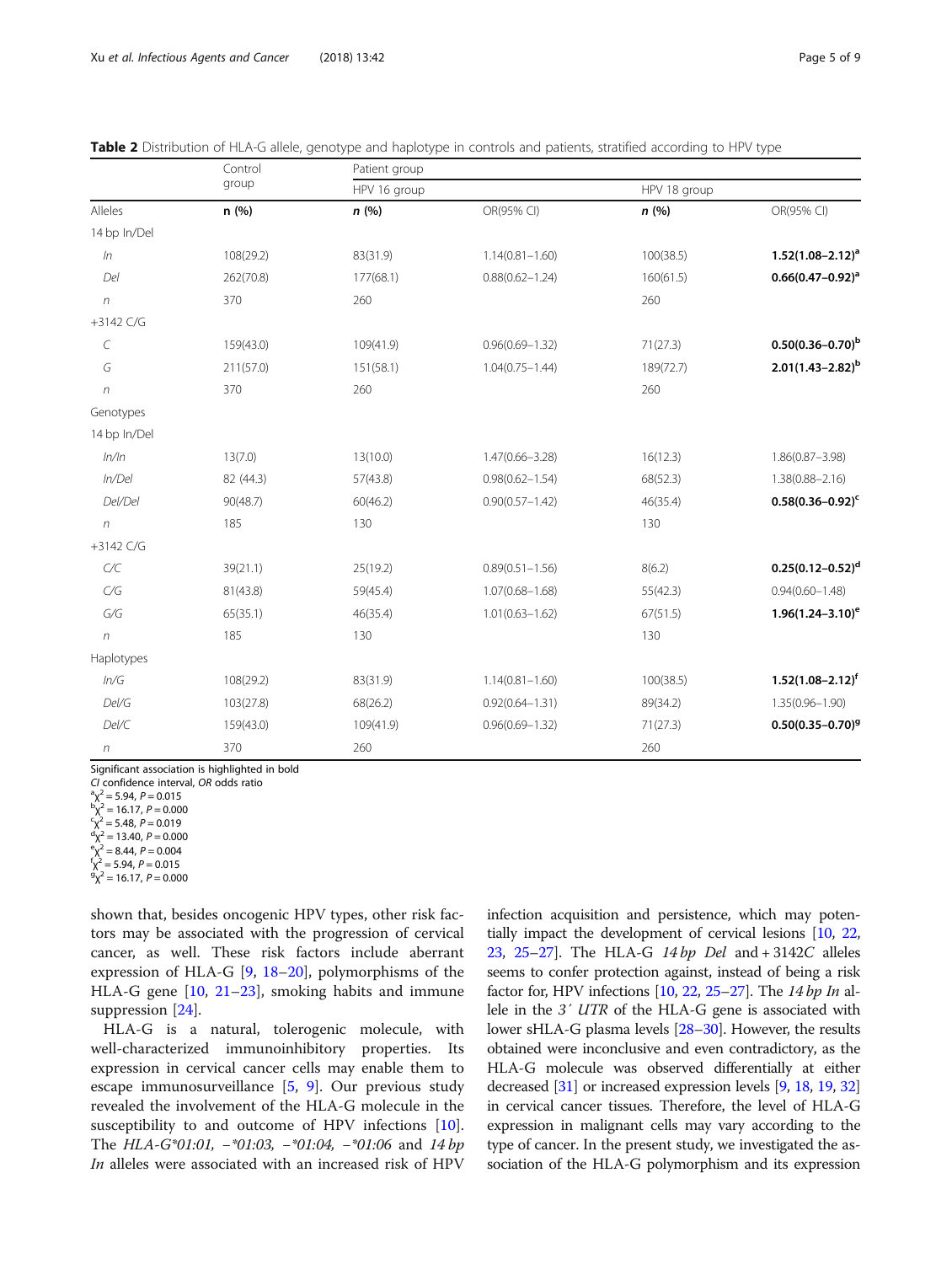<span id="page-5-0"></span>

|                    | Control   | HPV 18 group   |                                  |                  |                      |                 |                               |  |
|--------------------|-----------|----------------|----------------------------------|------------------|----------------------|-----------------|-------------------------------|--|
|                    | group     | Normal         |                                  | CIN <sub>1</sub> |                      |                 | $CIN2+$                       |  |
| $40.8 \pm 8.0$     |           | $39.1 \pm 8.9$ |                                  | $40.5 \pm 10.1$  |                      | $50.2 \pm 12.3$ |                               |  |
| Alleles            | n(%)      | n(%)           | OR(95% CI)                       | n(%)             | OR(95% CI)           | n(%)            | OR(95% CI)                    |  |
| 14 bp In/Del       |           |                |                                  |                  |                      |                 |                               |  |
| $+14bp$            | 108(29.2) | 38(38.0)       | $1.48(0.94 - 2.36)$              | 8(36.4)          | $1.39(0.57 - 3.39)$  | 6(50.0)         | $2.43(0.79 - 7.45)$           |  |
| $-14bp$            | 262(70.8) | 62(62.0)       | $0.67(0.42 - 1.07)$              | 14(63.6)         | $0.72(0.29 - 1.77)$  | 6(50.0)         | $0.41(0.13 - 1.27)$           |  |
| $\eta$             | 370       | 100            |                                  | 22               |                      | 12              |                               |  |
| +3142 C/G          |           |                |                                  |                  |                      |                 |                               |  |
| C                  | 159(43.0) | 23(23.0)       | $0.40(0.24 - 0.65)^{a}$          | 4(18.2)          | 0.29(0.10-0.84) b    | 4(33.3)         | $0.66(0.20 - 2.23)$           |  |
| G                  | 211(57.0) | 77(77.0)       | $2.52(1.53 - 4.16)^{a}$          | 18(81.8)         | 3.39(1.19–9.65) b    | 8(66.7)         | $1.51(0.45 - 5.06)$           |  |
| $\sqrt{n}$         | 370       | 100            |                                  | 22               |                      | 12              |                               |  |
| Genotypes          |           |                |                                  |                  |                      |                 |                               |  |
| 14 bp In/Del       |           |                |                                  |                  |                      |                 |                               |  |
| $+14$ bp/ $+14$ bp | 13(7.0)   | 5(10.0)        | $1.47(0.50 - 4.33)$              | 1(9.1)           | $1.32(0.16 - 11.14)$ | 2(33.3)         | 6.62(1.37-31.40) <sup>c</sup> |  |
| $+14$ bp/ $-14$ bp | 82(44.3)  | 28(56.0)       | $1.60(0.85 - 2.99)$              | 6(54.5)          | $1.51(0.45 - 5.09)$  | 3(50.0)         | $1.26(0.25 - 6.39)$           |  |
| $-14$ bp/ $-14$ bp | 90(48.7)  | 17(34.0)       | $0.54(0.28 - 1.04)$              | 4(36.4)          | $0.60(0.17 - 2.11)$  | 1(16.7)         | $0.21(0.03 - 1.53)$           |  |
| $\sqrt{n}$         | 185       | 50             |                                  | 11               |                      | 6               |                               |  |
| $+3142$ C/G        |           |                |                                  |                  |                      |                 |                               |  |
| C/C                | 39(21.1)  | 1(2.0)         | $0.08(0.02 - 0.37)$ <sup>d</sup> | O(0.0)           | $O(0.00 - 0.00)$     | 1(16.7)         | $0.75(0.09 - 6.59)$           |  |
| C/G                | 81(43.8)  | 21(42.0)       | $0.93(0.49 - 1.75)$              | 4(36.4)          | $0.73(0.21 - 2.59)$  | 2(33.3)         | $0.64(0.12 - 3.56)$           |  |
| G/G                | 65(35.1)  | 28(56.0)       | $2.35(1.26 - 4.40)$ <sup>e</sup> | 7(63.6)          | 3.23(0.96-10.83)     | 3(50.0)         | $1.85(0.37 - 9.24)$           |  |

n 185 50 11 1 6

n 370 100 22 12

+ 14 bp /G 108(29.2) 38(38.0) 1.49(0.94–2.36) 8(36.4) 1.39(0.57–3.39) 6(50.0) 2.43(0.79–7.45) − 14 bp /G 103(27.8) 39(39.0) 1.66(1.05–2.62) <sup>f</sup> 10(45.5) 2.16(0.92–5.07) 2(16.7) 0.52(0.11–2.35)  $-14 \text{ bp } /C$  159(43.0) 23(23.0) **0.40(0.24–0.65)** 4(18.1) **0.29(0.10–0.84)** 4(33.3) 0.66(0.20–2.23)

Table 3 Distribution of HLA-G allele, genotype and haplotype by disease status

Significant association are highlighted in bold

CI confidence interval, OR odds ratio

 ${}^{\text{a}}\chi^2$  = 13.23, P = 0.000  $\bar{p}^2 = 5.25$ ,  $P = 0.022$ 

Haplotypes

 $\begin{aligned} \n\tilde{X}_1^2 &= 5.53, \, P = 0.018, \n\tilde{d}_X^2 &= 10.15, \, P = 0.001, \n\tilde{d}_Y^2 &= 7.17, \, P = 0.007, \n\end{aligned}$ 

 $\sqrt{r} = 7.17$ ,  $P = 0.007$ <br> $\frac{r}{2} = 4.65$ ,  $P = 0.021$ 

 $g_V^2$  = 4.65, P = 0.031<br> $g_V^2$  – 13.23, P – 0.00  $\dot{g}y^2 = 13.23$ ,  $P = 0.000$ 

 $\chi^2$  = 5.25, P = 0.022

with the development of cervical lesions caused by either HPV16 or HPV18. To the best of our knowledge, this study is the first to explore the potential relationship between the HLA-G molecule and HPV18-related cervical cancer risk. We observed that the HLA-G  $14 bp$  In and  $+$ 3142G alleles are risk factors for an HPV18 infection and influence the progression of HPV18-related cervical lesions. In addition, HLA-G protein expression increased from CIN1 to CIN2/3 lesions and was highest in patients with ADC; however, a significant association of these lesions with HLA-G polymorphisms was not observed. The limited sample size of case-matched, HPV18-related,

cervical tissues examined in this study may have influenced the results.

Expression of the HLA-G protein at different stages and sites of cervical lesions is dependent on a combination of transcription factors, miRNAs, and microenvironmental factors. The aspects of the host's genetic diversities that impact an immune response are likely determine those who are at higher risk for progressing to cervical cancer among infected individuals. The 14 bp In and del alleles alter the set of miRNAs that are able to play a crucial regulatory role by targeting mRNAs for silencing. The +3142C/G polymorphism, located 167 bp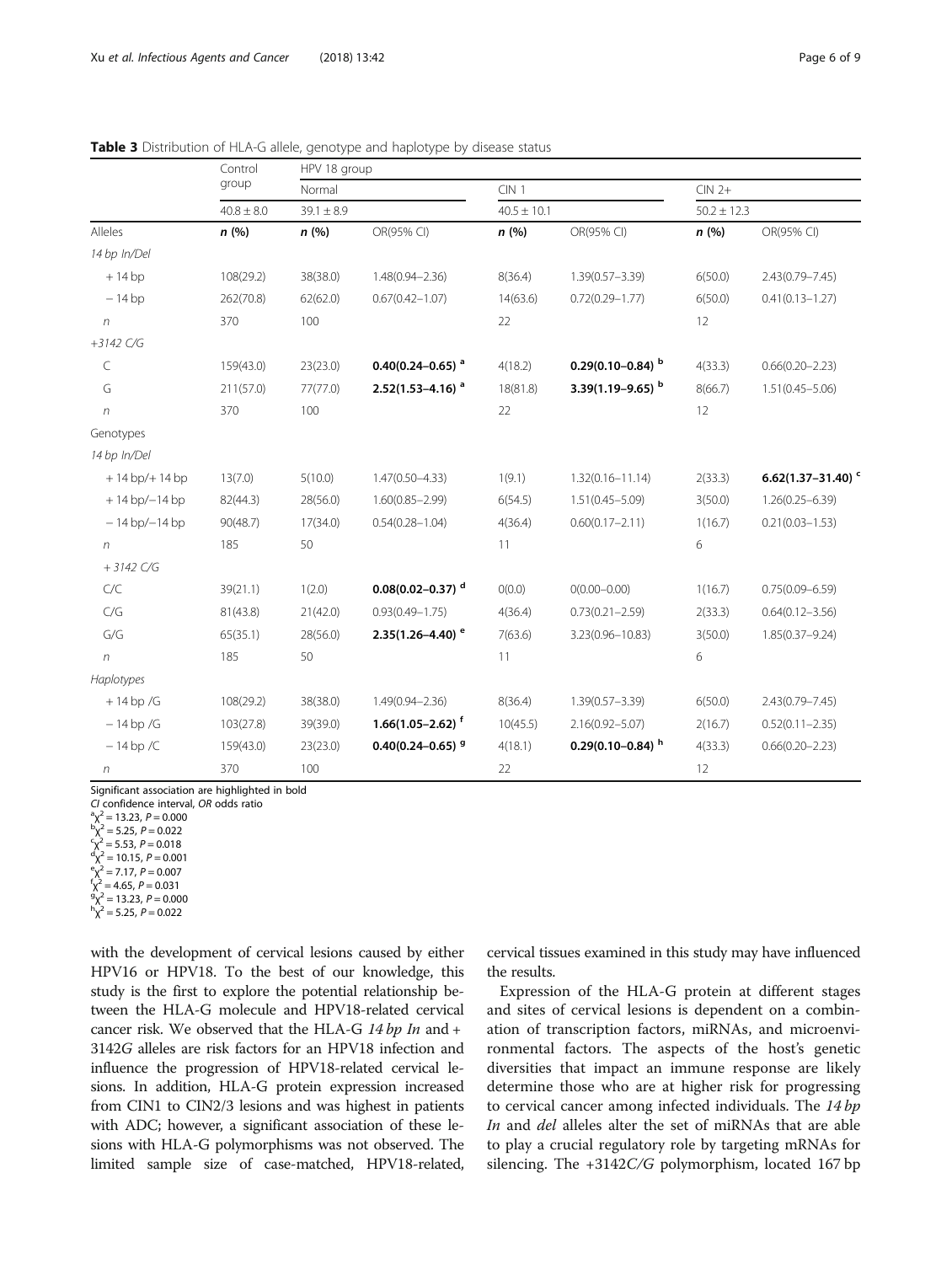<span id="page-6-0"></span>

downstream from the 14 bp polymorphic site, is also thought to influence miRNA binding. It was demonstrated that the +3142G allele may influence HLA-G expression by increasing its binding affinity for miRNAs (miR-148a, −148b and − 152), result in a downregulation of HLA-G protein expression through mRNA degradation and translation suppression [\[33](#page-8-0)–[35\]](#page-8-0). The miR-mediated inhibition of HLA-G was shown to en-hance NK cell recognition [\[34](#page-8-0)]. Furthermore, the 14 bp  $In/Del$  and  $+ 3142C/G$  polymorphisms are in a state of linkage disequilibrium [\[35](#page-8-0), [36\]](#page-8-0); their combination into haplotypes may be involved in the regulation of HLA-G gene expression [[36](#page-8-0), [37\]](#page-8-0). In our population, three  $(14 bp)$ In/+3142G, 14 bp Del/+3142G, 14 bp Del/+3142C) of four possible haplotypes  $(14 bp \ In/+3142)$ ,  $14 bp \ Del/$ +3142G, 14 bp In/+3142C, 14 bp Del/+3142C) were found (Table [2](#page-4-0)). Similar results were reported by Silva et al. [\[27\]](#page-8-0) in Brazil and Ferguson et al. [[22](#page-7-0)] in Canada, where a significantly increased cervical cancer risk was found to be associated with the  $14 bp$  In/+3142G haplotype. However, inconsistent results were obtained by Bortolotti et al. [\[21](#page-7-0)] in Italy and Yang et al. [\[38\]](#page-8-0) in Taiwan, where a significantly decreased cancer risk was found to be associated with the  $14 bp$  In/+3142G haplotype. The discrepancy between the results of these studies and ours may be due to differing ethnicities, ages, sample sizes, genetic diversities, risk factors associated with lifestyle, and environmental factors.

In this study, we investigated the total HLA-G expression in HPV18-related cervical tissues with anti-HLA-G mAb 4H84, by IHC. We found that the HLA-G protein was detected in the basal cells of the epithelium, which is the initial site of HPV infections. A higher frequency of HLA-G staining was observed in squamous epithelial cells among high-grade CIN lesions. However, a significant association between lesions and the polymorphisms

of HLA-G was not observed. The largest limitation of our study was sample size. Since the time between HPV infections and CIN3 lesions was calculated to be 7–15 years post-infection [[39\]](#page-8-0), this results in a limited sample size of case-matched, HPV18-related, cervical tissues in this study (which may have affected the outcome). Due to the small sample size, the statistical analyses involving the levels of HLA-G protein expression and six cases of HPV18-related high-grade cervical lesions, were hindered. Our data demonstrated that HLA-G expression progressively increased from CIN1 to CIN2/3 lesions and was highest in patients with malignant cervical lesions. These results were consistent with those of previous studies, which revealed that HLA-G is selectively expressed in cervical tissues, is associated with HPV infections [\[19](#page-7-0), [31](#page-8-0)] and is associated with cervical lesion progression [[9,](#page-7-0) [18,](#page-7-0) [32](#page-8-0)]. Guimarães et al. [\[31\]](#page-8-0) reported that the HLA-G5 isoform (with mAb 5A6G7) was detected in 25 out of 74 cervical cancer tissues, but not in all HPV-related cases. Moreover, Dong et al. [[19\]](#page-7-0) found that HLA-G expression was significantly higher in CIN and cervical cancer lesions infected with HPV16/18 than in HPV-negative patients. In our study, all of the patients were infected with HPV18, and it is possible that HPV could contribute to HLA-G expression. Indeed, the mechanisms of HPV involvment in the modulation of HLA-G expression among different types of cervical cancer remain to be determined. This association may be influenced by the tumor microenvironment, as well as by the pathogenesis underlying the malignant transformation of the cells, such as transcriptional regulation, epigenetic modifications, and cytokine profiles.

## Conclusion

Our results support that the  $HLA-G$  14 bp In and + 3142G alleles are risk factors for HPV18 infections and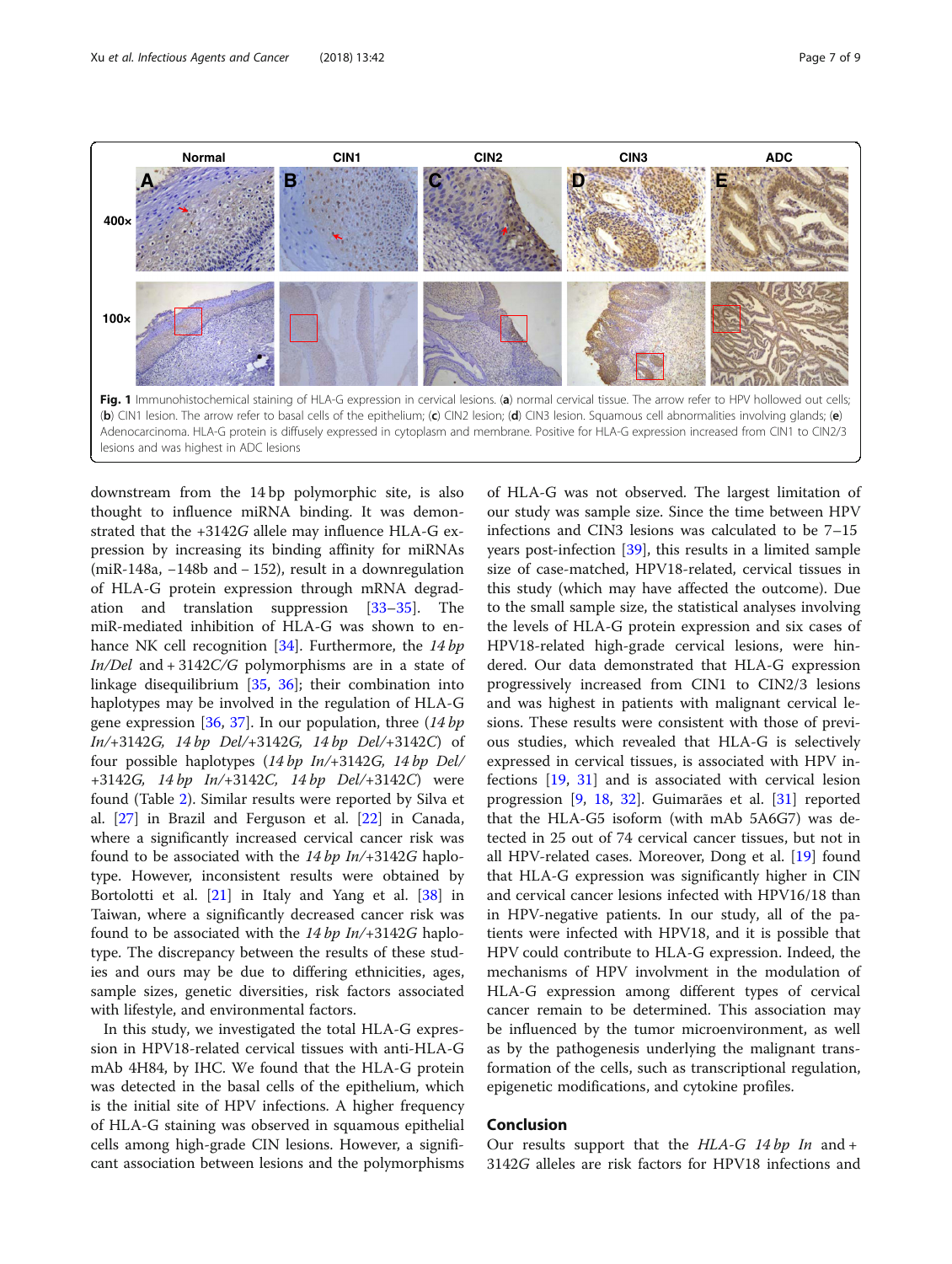<span id="page-7-0"></span>influence the progression of HPV18-related cervical lesions in the Chinese Han population. Our findings suggest that HLA-G-driven immune mechanisms play an important role in the progression from low-grade to high-grade lesions in cervical disease. However, the clinical relevance of HLA-G in cervical cancer needs to be further explored.

#### Acknowledgements

We appreciate participants included the study, and pathologists and gynecologist in our hospital for assistance.

#### Author contributions

Designed the experiments: WHY HHX. HLA-G and HPV genotyping: AFL HHX. Cytology testing and pathological diagnosis: HHZ XZ. Immunohistochemistry and Staining evaluation: AFL XZ QYH. Performed statistical analysis and drafted the manuscript: HHX WHY. All authors read and approved the final manuscript.

#### Ethical approval

This study was approved by the Institutional Medical Ethics Review Board of Taizhou Hospital of Zhejiang Province. All of the participants provided written, informed consent to the study.

#### Funding

This work was supported by grants from the Science and Technology Bureau of Zhejiang Province (2016C33231), the Health Bureau of Zhejiang Province (2015KYB438), the National Natural Science Foundation of China (31370920, 81372247).

#### Availability of data and materials

All data generated or analysed during this study are included in this published in this article. The datasets used and/or analyzed during the current study are available from the corresponding author on reasonable request.

## Consent for publication

We all agreed to submit our manuscript "Association of HLA-G 3' UTR polymorphism and expression with the progression of cervical lesions in human papillomavirus 18 infections" to Infectious Agents and Cancer. This manuscript has not been submitted to elsewhere.

#### Competing interests

The authors declare no conflict of interests.

## Publisher's Note

Springer Nature remains neutral with regard to jurisdictional claims in published maps and institutional affiliations.

#### Author details

<sup>1</sup>Medical Research Center, Taizhou Hospital of Zhejiang Province, Wenzhou Medical University, Linhai, Zhejiang, China. <sup>2</sup>Laboratory of Gynecologic Oncology, Taizhou Hospital of Zhejiang Province, Wenzhou Medical University, Linhai, Zhejiang, China. <sup>3</sup>Human Tissue Bank, Taizhou Hospital of Zhejiang Province, Wenzhou Medical University, Linhai, Zhejiang, China. 4 Department of Pathology, Taizhou Hospital of Zhejiang Province, Wenzhou Medical University, Linhai, Zhejiang, China.

## Received: 27 October 2018 Accepted: 20 December 2018 Published online: 29 December 2018

#### References

- 1. Torre LA, Bray F, Siegel RL, Ferlay J, Lortet-Tieulent J, Jemal A. Global cancer statistics, 2012. CA Cancer J Clin. 2015;65:87–108.
- 2. Crosbie EJ, Einstein MH, Franceschi S, Kitchener HC. Human papillomavirus and cervical cancer. Lancet. 2013;382:889–99.
- Sasagawa T, Takagi H, Makinoda S. Immune responses against human papillomavirus (HPV) infection and evasion of host defense in cervical cancer. J Infect Chemother. 2012;18:807–15.
- 4. Carosella ED, HoWangYin KY, Favier B, LeMaoult J. HLA-G-dependent suppressor cells: diverse by nature, function, and significance. Hum Immunol. 2008;69:700–7.
- 5. Yan WH. HLA-G Expression in Cancers: Potential Role in Diagnosis, Prognosis and Therapy. Endocr Metab Immune Disord Drug Targets. 2011;11:76–89.
- 6. Donadi EA, Castelli EC, Arnaiz-Villena A, Roger M, Rey D, Moreau P. Implications of the polymorphism of HLA-G on its function, regulation, evolution and disease association. Cell Mol Life Sci. 2011;68:369–95.
- 7. Rousseau P, Le Discorde M, Mouillot G, Marcou C, Carosella ED, Moreau P. The 14 bp deletion-insertion polymorphism in the 3' UT region of the HLA-G gene influences HLA-G mRNA stability. Hum Immunol. 2003;64:1005–10.
- 8. Veit TD, Chies JA. Tolerance versus immune response–microRNAs as important elements in the regulation of the HLA-G gene expression. Transpl Immunol. 2009;20:229–31.
- 9. Li XJ, Zhang X, Lin A, Ruan YY, Yan WH. Human leukocyte antigen-G (HLA-G) expression in cervical cancer lesions is associated with disease progression. Hum Immunol. 2012;73:946–9.
- 10. Xu HH, Shi WW, Lin A, Yan WH. HLA-G 3′ untranslated region polymorphisms influence the susceptibility for human papillomavirus infection. Tissue Antigens. 2014;84:216–22.
- 11. Xu H, Lin A, Shao X, Shi W, Zhang Y, Yan W. Diagnostic accuracy of high-risk HPV genotyping in women with high-grade cervical lesions: evidence for improving the cervical cancer screening strategy in China. Oncotarget. 2016; 7:83775–83.
- 12. Jiang HL, Zhu HH, Zhou LF, Chen F, Chen Z. Genotyping of human papillomavirus in cervical lesions by L1 consensus PCR and the Luminex xMAP system. J Med Microbiol. 2006;55:715–20.
- 13. Chew SF, Kanaan C, Tait BD. HLA expression and cancer--14th IHIWS immunohistochemistry quality control exercise exchange results. Tissue Antigens. 2007;69(Suppl 1):248–51.
- 14. Xu HH, Zheng LZ, Lin AF, Dong SS, Chai ZY, Yan WH. Human papillomavirus (HPV) 18 genetic variants and cervical cancer risk in Taizhou area, China. Gene. 2018;647:192–7.
- 15. Clifford GM, Smith JS, Aguado T, Franceschi S. Comparison of HPV type distribution in high-grade cervical lesions and cervical cancer: a metaanalysis. Br J Cancer. 2003;89:101–5.
- 16. Schiffman M, Wentzensen N. Human papillomavirus infection and the multistage carcinogenesis of cervical cancer. Cancer Epidemiol Biomark Prev. 2013;22:53–60.
- 17. Guan P, Howell-Jones R, Li N, Bruni L, de Sanjosé S, Franceschi S, et al. Human papillomavirus types in 115,789 HPV-positive women: a metaanalysis from cervical infectio to cancer. Int J Cancer. 2012;131:2349–59.
- 18. Zheng N, Wang CX, Zhang X, Du LT, Zhang J, Kan SF, et al. Up-regulation of HLA-G expression in cervical premalignant and malignant lesions. Tissue Antigens. 2011;77:218–24.
- 19. Dong DD, Yang H, Li K, Xu G, Song LH, Fan XL, et al. Human leukocyte antigen-G (HLA-G) expression in cervical lesions: association with cancer progression, HPV 16/18 infection, and host immune response. Reprod Sci. 2010;17:718–23.
- 20. Gimenes F, Teixeira JJ, de Abreu AL, Souza RP, Pereira MW, da Silva VR, et al. Human leukocyte antigen (HLA)-G and cervical cancer immunoediting: a candidate molecule for therapeutic intervention and prognostic biomarker? Biochim Biophys Acta. 1846;2014:576–89.
- 21. Bortolotti D, Gentili V, Rotola A, Di Luca D, Rizzo R. Implication of HLA-G 3' untranslated region polymorphisms in human papillomavirus infection. Tissue Antigens. 2014;83:113–8.
- 22. Ferguson R, Ramanakumar AV, Koushik A, Coutlée F, Franco E, Roger M, et al. Human leukocyte antigen G polymorphism is associated with an increased risk of invasive cancer of the uterine cervix. Int J Cancer. 2012;131: E312–9.
- 23. Simoes RT, Goncalves MA, Castelli EC, Júnior CM, Bettini JS, Discorde ML, et al. HLA-G polymorphisms in women with squamous intraepithelial lesions harboring human papillomavirus. Mod Pathol. 2009;22:1075–82.
- 24. Gadducci A, Barsotti C, Cosio S, Domenici L, Riccardo GA. Smoking habit, immune suppression, oral contraceptive use, and hormone replacement therapy use and cervical carcinogenesis: a review of the literature. Gynecol Endocrinol. 2011;27:597–604.
- 25. Smith MA, Tellier PP, Roger M, Coutlée F, Franco EL, Richardson H. Determinants of human papillomavirus coinfections among Montreal university students: the influence of behavioral and biologic factors. Cancer Epidemiol Biomark Prev. 2014;23:812–22.